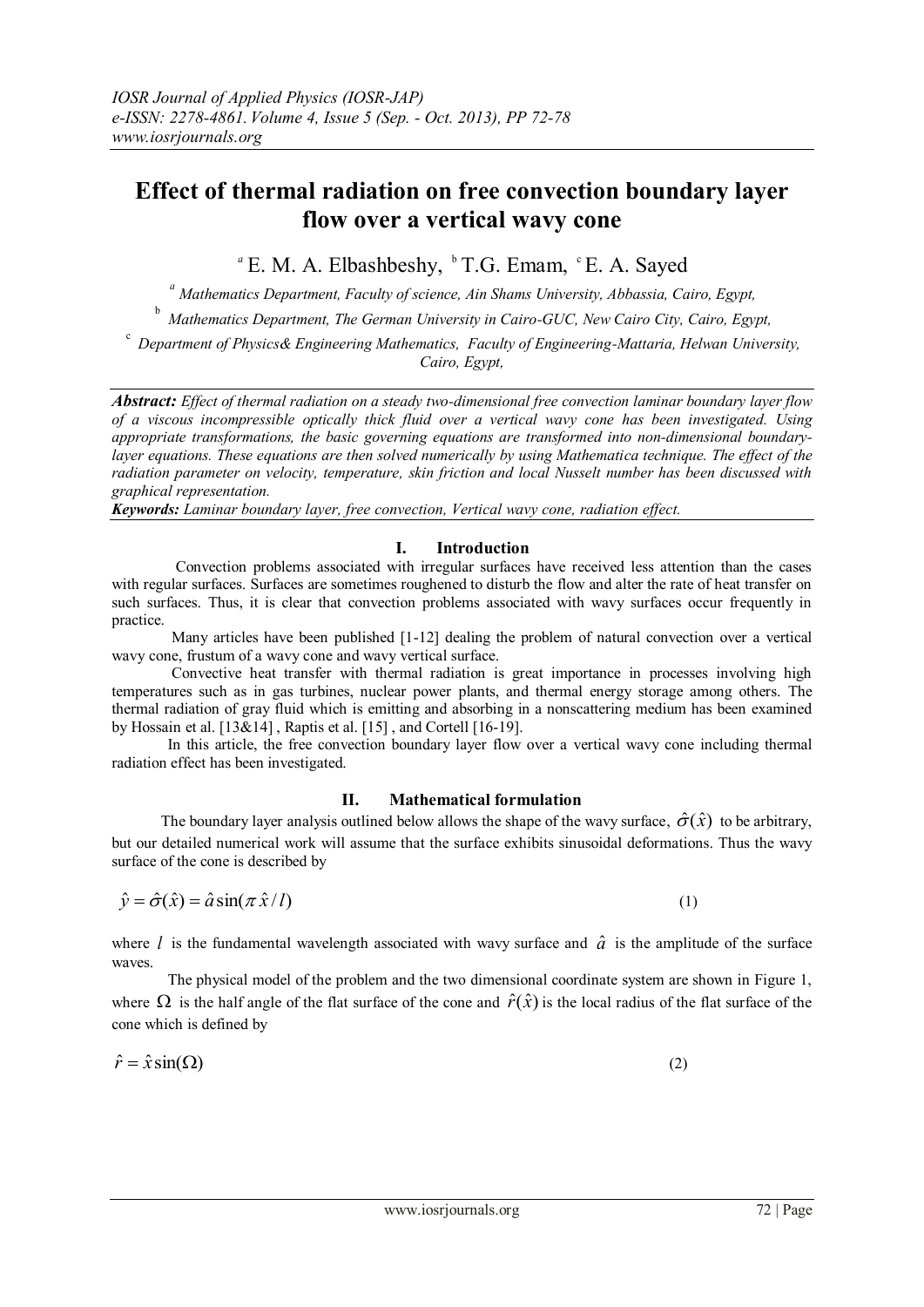

Fig. 1: Physical model and coordinates system

The conservation equations for the flow characterized with steady, laminar and two-dimensional boundary layer; under the usual Boussinesq approximation, the continuity, momentum and energy equations can be written as:

$$
\frac{\partial(\hat{r}\hat{u})}{\partial \hat{x}} + \frac{\partial(\hat{r}\hat{v})}{\partial \hat{y}} = 0
$$
\n
$$
\hat{u}\frac{\partial \hat{u}}{\partial \hat{x}} + \hat{v}\frac{\partial \hat{u}}{\partial \hat{y}} = -\frac{1}{\rho}\frac{\partial \hat{p}}{\partial \hat{x}} + \nu \hat{\nabla}^2 \hat{u} + g\beta \cos \Omega (T - T_{\infty})
$$
\n(4)

$$
\hat{u}\frac{\partial\hat{u}}{\partial\hat{x}} + \hat{v}\frac{\partial\hat{u}}{\partial\hat{y}} = -\frac{1}{\rho}\frac{\partial\hat{p}}{\partial\hat{y}} + \nu\hat{\nabla}^2\hat{v} + g\beta\sin\Omega(T - T_{\infty})
$$
\n(5)

$$
\hat{u}\frac{\partial T}{\partial \hat{x}} + \hat{v}\frac{\partial T}{\partial \hat{y}} = \frac{k}{\rho C_p}\hat{\nabla}^2 T - \frac{1}{\rho C_p}\frac{\partial q_r}{\partial \hat{y}}
$$
\n(6)

where  $(\hat{x}, \hat{y})$  are the dimensional coordinates in the vertical and horizontal directions,  $(\hat{u}, \hat{v})$  are the velocity components parallel to  $(\hat{x}, \hat{y})$ , g is the acceleration due to gravity,  $\hat{p}$  is the pressure of the fluid,  $\rho$  is the density,  $\nu$  is the kinematic viscosity,  $\beta$  is the coefficient of volume expansion,  $T$  is the temperature of the fluid,  $T_{\infty}$  is the ambient temperature, k is the thermal conductivity of the fluid,  $C_p$  is the specific heat at constant pressure and  $q_r$  is the radiative heat flux in the  $\hat{y}$  direction.

The boundary conditions are given by

$$
\hat{u} = 0, \ \hat{v} = 0, \ \ T = T_w \ \text{at} \ \ y = \hat{y}_w = \sigma(\hat{x})
$$
\n
$$
\hat{u} = 0, \ T = T_w \ \text{as} \ \hat{y} \to \infty
$$
\n
$$
(7)
$$

where  $T_w$  is the surface temperature

Using the Rosseland approximation for radiation [15], radiative heat flux is simplified as

$$
q_r = -\frac{4\sigma^*}{3a^*} \frac{\partial T^4}{\partial \hat{y}},\tag{8}
$$

where  $\sigma^*$  and  $\alpha^*$  are the Stefan-Boltzmann constant and the Rosseland coefficient.

We assume that the temperature differences within the flow are such that the term  $T<sup>4</sup>$  may be expressed as a linear function of temperature. Hence, expanding  $T^4$  in a Taylor series about  $T_{\infty}$  and neglecting higher-order terms we get

$$
T^4 \cong 4T_{\infty}^3 T - 3T_{\infty}^4. \tag{9}
$$

Using equations (8) and (9), the energy equation (6) becomes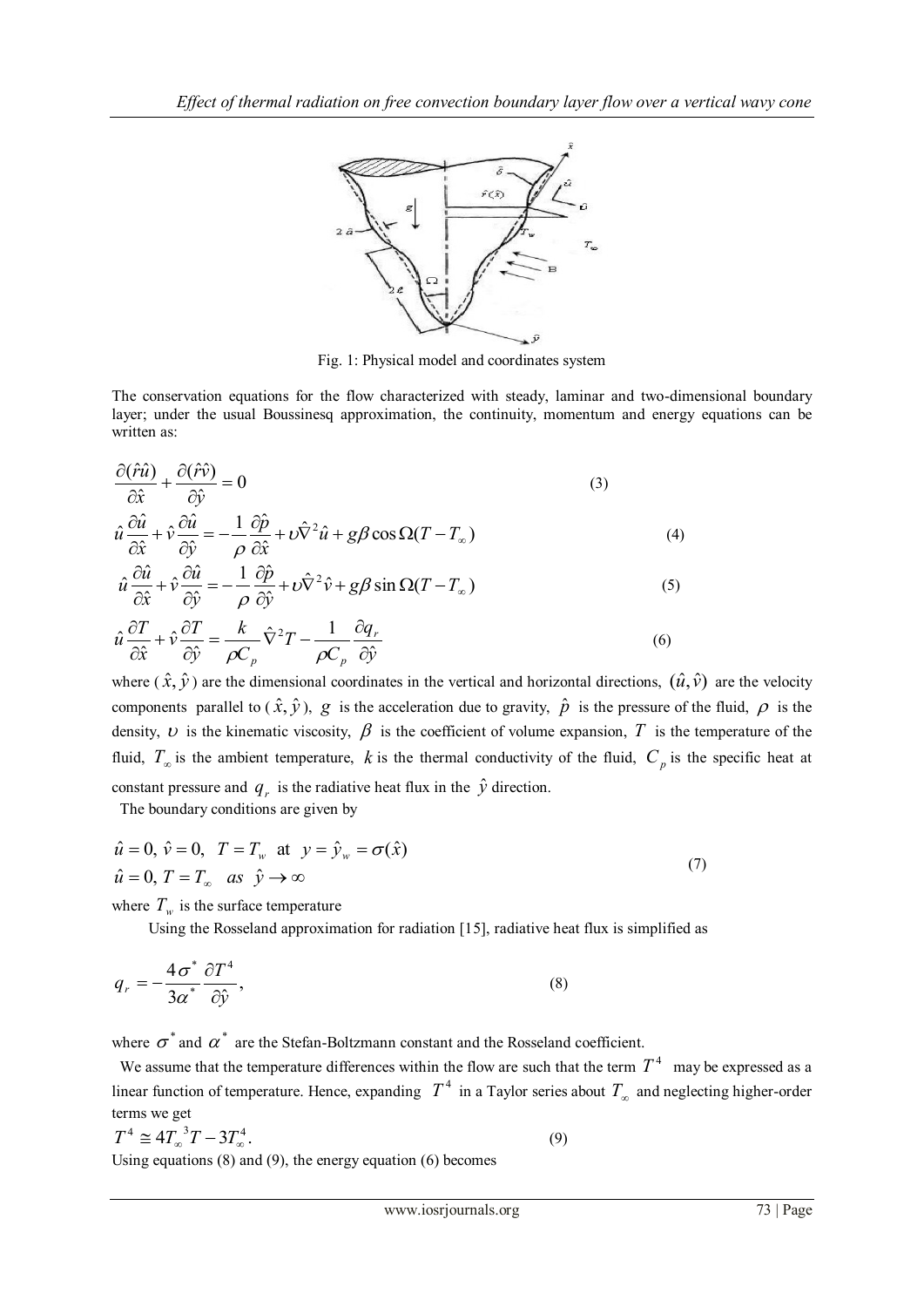$$
u\frac{\partial T}{\partial x} + v\frac{\partial T}{\partial y} = \alpha \hat{\nabla}^2 T + \frac{16\sigma^* T_\infty^3}{3\alpha^* \rho c_p} \frac{\partial^2 T}{\partial \hat{y}^2}
$$
(10)

Now introduce the following non-dimensional variables

Now introduce the following non-dimensional variables  
\n
$$
x = \frac{\hat{x}}{l}, y = \frac{\hat{y} - \hat{\sigma}(\hat{x})}{l} (Gr)^{1/4}, r = \frac{\hat{r}}{l}, p = \frac{l^2}{\rho v^2} Gr^{-1} \hat{p}, a = \frac{\hat{a}}{l},
$$
  
\n $u = \frac{\rho l}{\mu} Gr^{-1/2} \hat{u}, v = \frac{\rho l}{\mu} Gr^{-1/4} (\hat{v} - \sigma_x \hat{u}), \theta = \frac{T - T_\infty}{T_w - T_\infty},$   
\n $Gr = \frac{g\beta \cos \Omega (T_w - T_\infty)l^3}{v^2} , \sigma(x) = \frac{\hat{\sigma}(\hat{x})}{l}, \sigma_x = \frac{d\hat{\sigma}}{d\hat{x}}$  (11)

where  $\theta$  is the dimensionless temperature,  $\mu$  is the dynamic viscosity and  $Gr$  is the Grashof number. Substituting the transformations given in (11) into (3)-(6) and ignoring terms of small order in Gr we obtain the following boundary layer equations:

$$
\frac{\partial (ru)}{\partial x} + \frac{\partial (rv)}{\partial y} = 0 \tag{12}
$$
\n
$$
u \frac{\partial u}{\partial x} + v \frac{\partial u}{\partial y} = -\frac{\partial p}{\partial x} + \sigma_x G r^{1/4} \frac{\partial p}{\partial y} + (1 + \sigma_x^2) \frac{\partial^2 u}{\partial y^2} + \theta \tag{13}
$$
\n
$$
\sigma_x (u \frac{\partial u}{\partial x} + v \frac{\partial u}{\partial y}) + \sigma_{xx} u^2 = -G r^{1/4} \frac{\partial p}{\partial y} + \sigma_x (1 + \sigma_x^2) \frac{\partial^2 u}{\partial y^2} + \theta \tan \Omega \tag{14}
$$
\n
$$
u \frac{\partial \theta}{\partial x} + v \frac{\partial \theta}{\partial y} = \frac{1}{\text{Pr}} (1 + \sigma_x^2 + N_R) \frac{\partial^2 \theta}{\partial y^2} \tag{15}
$$

where  $N_R = 16\sigma T_\infty^3 / 3k\alpha^*$  is the radiation parameter and  $\text{Pr} = \frac{\mu c}{k}$  $\Pr = \frac{\mu C_p}{I}$  is the Prandtl number. The corresponding boundary conditions to be satisfied are:

The corresponding boundary conditions to be satisfied are.  
\n
$$
u = 0, v = 0, \theta = 1
$$
 at  $y = 0$   
\n $u = 0, \theta = 0$  as  $y \rightarrow \infty$  (16)

Equation (13) indicates that the pressure gradient along the *y*-direction is of  $O(Gr^{-1/4})$ , which implies that lowest order pressure gradient along  $x$ -direction can be determined from the inviscid flow solution. However, this pressure gradient is zero, since there is no externally induced free stream. On the other hand, equation (14) shows that  $Gr^{-1/4}$  $\partial p / \partial y$  is of  $O(1)$  and is determined by the left-hand side of this equation. Thus, the elimination of  $\frac{dP}{dy}$ *p*  $\partial$  $\frac{\partial p}{\partial r}$  from equations (13) and (14) leads to

$$
u\frac{\partial u}{\partial x} + v\frac{\partial u}{\partial y} = -\frac{\sigma_x \sigma_{xx}}{1 + \sigma_x^2} u^2 + (1 + \sigma_x^2) \frac{\partial^2 u}{\partial y^2} + (\frac{1 - \sigma_x \tan \Omega}{1 + \sigma_x^2}) \tan \Omega
$$
 (17)

If we introduce the non similar variables:

$$
\psi = x^{3/4} rf(x, \eta), \quad \eta = x^{-1/4} y
$$
  
\n
$$
\theta = \theta(x, \eta), \quad r = x \sin \Omega
$$
\n(18)

where  $\eta$  is the pseudo- similarity variable,  $f(x, y)$  is dimensionless stream function and  $\psi$  is the stream function which is defined according to  $u = \frac{\partial \psi}{\partial y}$  and  $v = -\frac{\partial \psi}{\partial x}$ . Equations (15) and (17) are now transformed to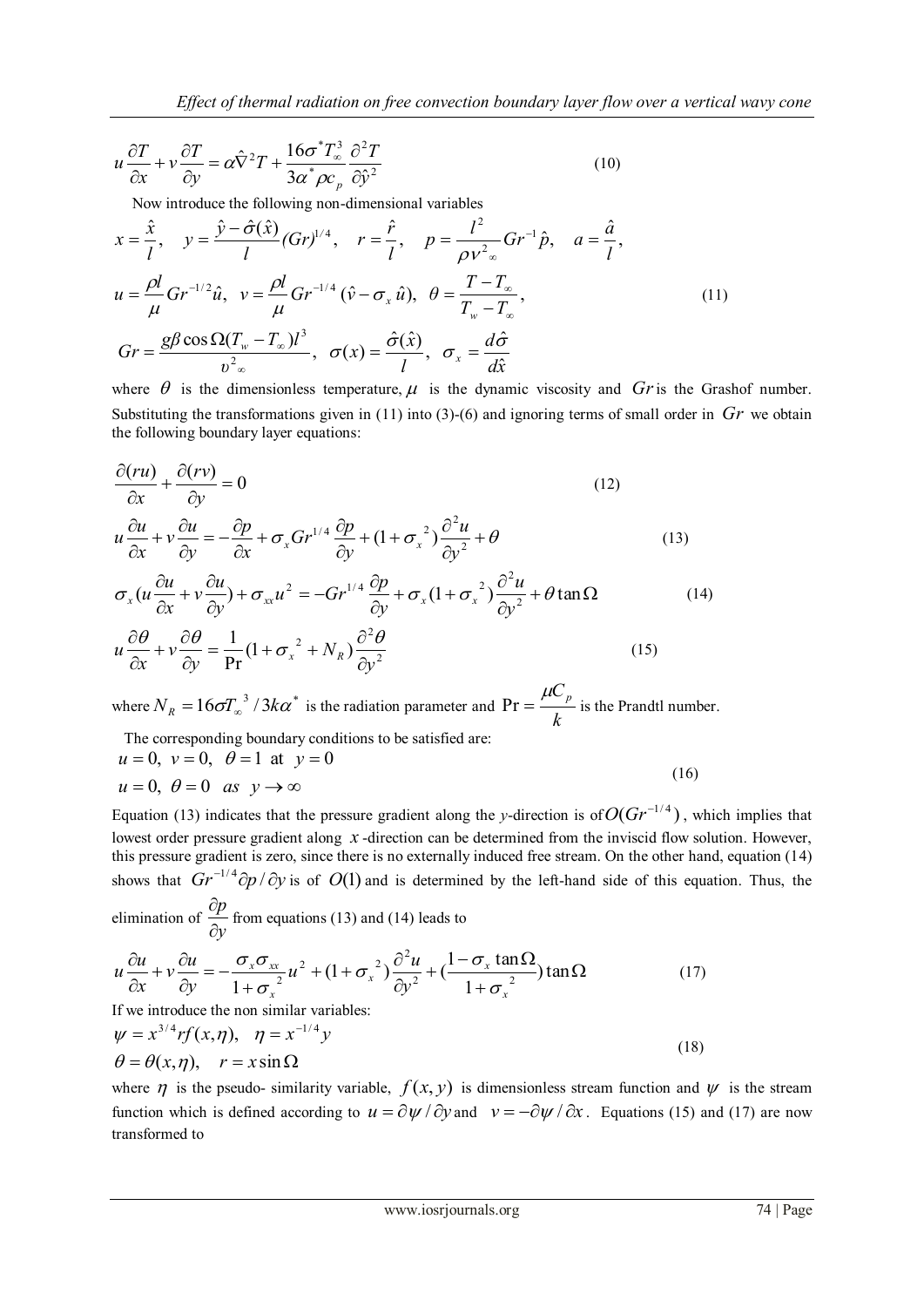$$
(1 + \sigma_x^2)f''' + (\frac{7}{4})ff'' - (\frac{1}{2} + \frac{x\sigma_x\sigma_{xx}}{1 + \sigma_x^2})f'^2 + (\frac{1 - \sigma_x \tan\Omega}{1 + \sigma_x^2})\theta = x(f'\frac{\partial f'}{\partial x} - f''\frac{\partial f}{\partial x})
$$
  
(19)  

$$
\frac{1}{\text{Pr}}(1 + \sigma_x^2 + N_R)\theta'' + \frac{7}{4}f\theta' = x(f'\frac{\partial\theta}{\partial x} - \theta'\frac{\partial f}{\partial x})
$$

(20)

The boundary conditions (16) now take the form

$$
\begin{aligned}\n\hat{f} &= f' = 0, \ \theta = 1 \text{ at } \eta = 0 \\
f' &= 0, \ \theta = 0 \text{ as } \eta \to \infty\n\end{aligned} \tag{21}
$$

Here the primes denote the differentiation with respect to  $\eta$ . The equations (19) and (20) subjected to the boundary conditions (21) are solved by using Mathematica program.

The quantities of physical interest are shearing stress and rate of heat transfer in terms of the skin friction coefficient  $C_f$  and the Nusselt number  $Nu$ , respectively and can be written as

$$
C_f = \frac{\tau_w}{\rho U_\infty^2} \text{ and } Nu = -\frac{\hat{q}_w \hat{x}}{k(T_w - T_\infty)}.
$$

Where  $\tau_w = \mu(n\nabla u)_{\hat{y}=0}$  and  $q_w = -k(n\nabla T)_{y=0} + (nq_r)_{\hat{y}=0}$ , and *n* is the unit normal to the wavy surface of the cone.

Using the transformation (9) and (16), then  $C_f$  and  $Nu$  take the following form:

$$
\begin{aligned} \n\left(\frac{Gr}{x}\right)^{1/4} C_f &= \sqrt{1 + \sigma_x^2} f''(x,0) \\ \n\left(\frac{Gr}{x}\right)^{-1/4} Nu &= -\sqrt{1 + \sigma_x^2} \left(1 + N_R\right) \theta'(x,0) \n\end{aligned}
$$

## **III. Results and discussion**

 The set of non-linear partial differential equations (19) and (20) satisfying the boundary conditions (21) have been solved numerically using the Mathematica method for several values of the involved parameters, namely Prandtl number Pr, radiation parameter  $N_R$ , wavy surface amplitude parameter  $a$  and cone half angle parameter  $\Omega$  .

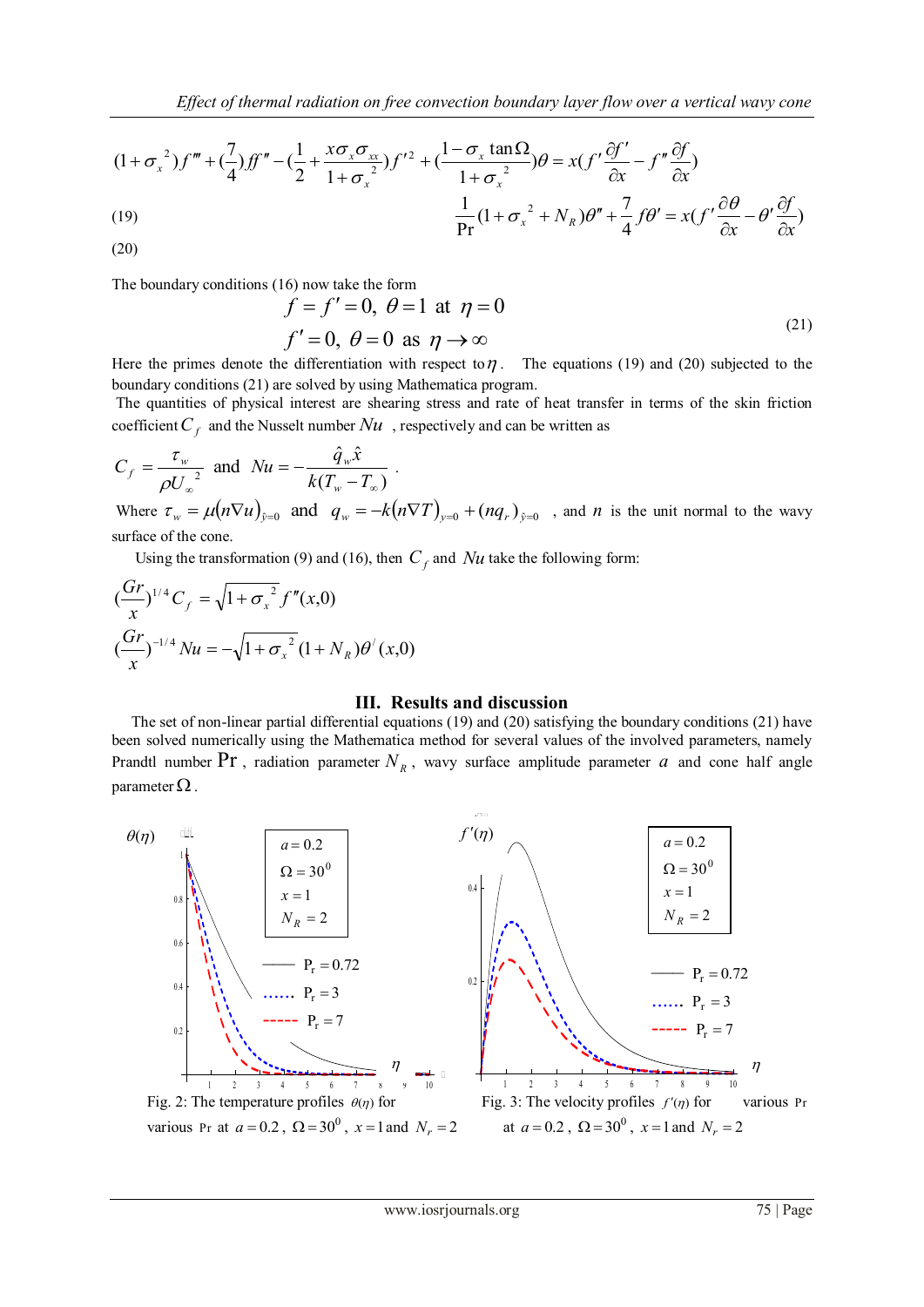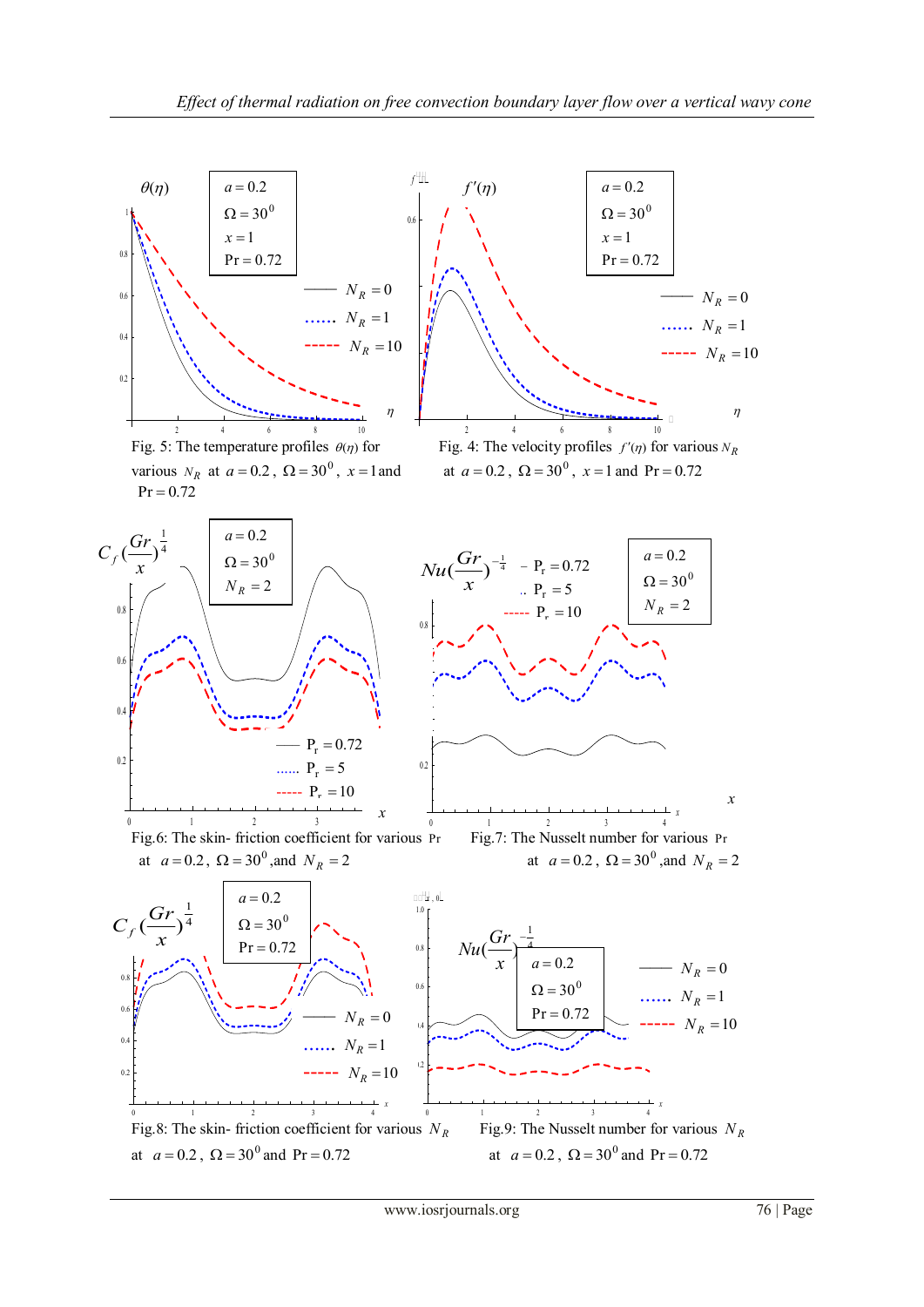The effects of vary Prandtl Pr number and radiation parameter  $N_R$ , on the dimensionless velocity profiles  $f'(\eta)$  and temperature profiles  $\theta(\eta)$  are shown in Figures 2-5. Figures 2&3 show the effects of vary Prandtl number Pr on the dimensionless velocity and dimensionless temperature against  $\eta$  for wavy surface amplitude parameter  $a = 0.2$  and cone half angle parameter  $\Omega = 30^\circ$ , radiation parameter  $N_R = 2$  and the dimensionless distance  $x = 1$ . It can be observed from these figures, the velocity and temperature profiles are decreases for increasing values of Prandtl number Pr . In figures 4&5 represent the influence of the radiation parameter  $N_R$ , on the velocity and temperature profiles in the boundary layer for  $a = 0.2$ , Pr = 0.72 and  $\Omega = 30^{\circ}$ , while  $x = 1$ . These figures display the effect of radiation parameter,  $N_R$  on both the velocity and temperature profiles in the boundary layer regime. As radiation parameter,  $N_R$  increases, both velocity and temperature increase within the boundary layer regime. In figure 4, for all values of  $N<sub>R</sub>$ , there exists a local maximum of the velocity within the boundary layer. As radiation parameter,  $N_R$  increases, the maximum

values of velocity increases. In Figs. 6and 7 found the skin friction coefficient  $C_f$   $\left(\frac{Q_f}{Q}\right)^4$ 1  $\left(\frac{U}{U}\right)$  $C_f \left(\frac{Gr}{x}\right)^{\frac{1}{4}}$  and the rate of heat

transfer coefficient  $Nu(\frac{3.1}{1.1})^{-4}$ 1  $\left(\frac{U}{U}\right)^{-}$ *x*  $Nu(\frac{Gr}{r})^{-\frac{1}{4}}$  for different values of Prandtl number Pr for  $a = 0.2$ ,  $N_R = 2$ and  $\Omega = 30^{\circ}$ , while  $x = 1$ . The influence of the parameters  $N_R$  and  $a$  for different values of Prandtl number Pr, the decreasing skin friction coefficient becomes slower in the downstream region along *x* direction. On the other hand, increasing the values of Prandtl number Pr the temperature gradient as well as the rate of heat transfers consequently increases. In Figs. 8  $\&$  9, represent the influence of the radiation parameter,  $N_R$  on the

local skin friction coefficient  $C_f$   $\left(\frac{\Delta T}{\Delta}\right)^4$ 1  $\left(\frac{U}{U}\right)$  $C_f \left(\frac{Gr}{x}\right)^{\frac{1}{4}}$  and the rate of heat transfer  $Nu \left(\frac{Gr}{x}\right)^{-\frac{1}{4}}$ 1  $\left(\frac{U}{U}\right)^{-}$ *x*  $Nu(\frac{Gr}{r})^{-\frac{1}{4}}$  for  $a = 0.2$ , Pr = 0.72

and  $\Omega = 30^\circ$ , while  $x = 1$ . From Figure 8, for increasing  $N_R$ , the skin friction coefficient 1

4  $\left(\frac{U}{U}\right)$  $C_f \left(\frac{Gr}{x}\right)^{\frac{1}{4}}$  increases. Increasing values of  $N_R$  leads to increasing the velocity of the fluid (see figure 4) within

boundary layer. For enhanced velocity, the velocity gradient of the fluid increases. From figure 9 Increasing values of  $N_R$  leads to an decrease in the heat absorption intensity of the fluid, consequently the local rate of heat transfer decrease.

#### **IV.Conclusions**

 In this paper, the problem of steady laminar free convection flow about a vertical wavy cone in the presence of radiation effect is studied. From the present investigations, we may conclude the following:

- 1. The velocity and temperature distribution decreases with increasing the values of Pr and increases with increasing the values of  $N_R$ .
- 2. For increasing values of the Prandtl number Pr , the skin fiction coefficient decreases but local Nusselt number increases.
- 3. An increasing in the values of radiation parameter  $N_R$  leads to increases in the value of the skin friction coefficient while the local heat transfer decrease.

### **V. References**

- [1] K. C. A. Alam, M. A. Hossain and D. A. S. Rees, Magnetohydrodynamic free convection along a vertical wavy surface, Appl. Mech. Engineering, vol. 1, pp. 555–566, 1997.
- I. Pop and T. Y. Na, Natural convection from a wavy cone, Appl. Sci. Research, vol. 54, pp. 125-136, 1995.

- [4] C. Y. Cheng, Natural convection heat and mass transfer near a vertical wavy cone with constant wall temperature and concentration in a porous medium, Mech. Res. Communication, vol. 27, pp. 613–620, 2000.
- [5] M. A. Hossain and D. A. S. Rees, Combined heat and mass transfer in natural convection flow from a vertical wavy surface, Acta Mechanica, vol. 136, pp. 133 141, 1999.

<sup>[3]</sup> I. Pop and T. Y. Na, Natural convection over a vertical wavy frustum of a cone, Int. J. Non-Linear Mechanics, vol. 34, pp. 925–934, 1999.